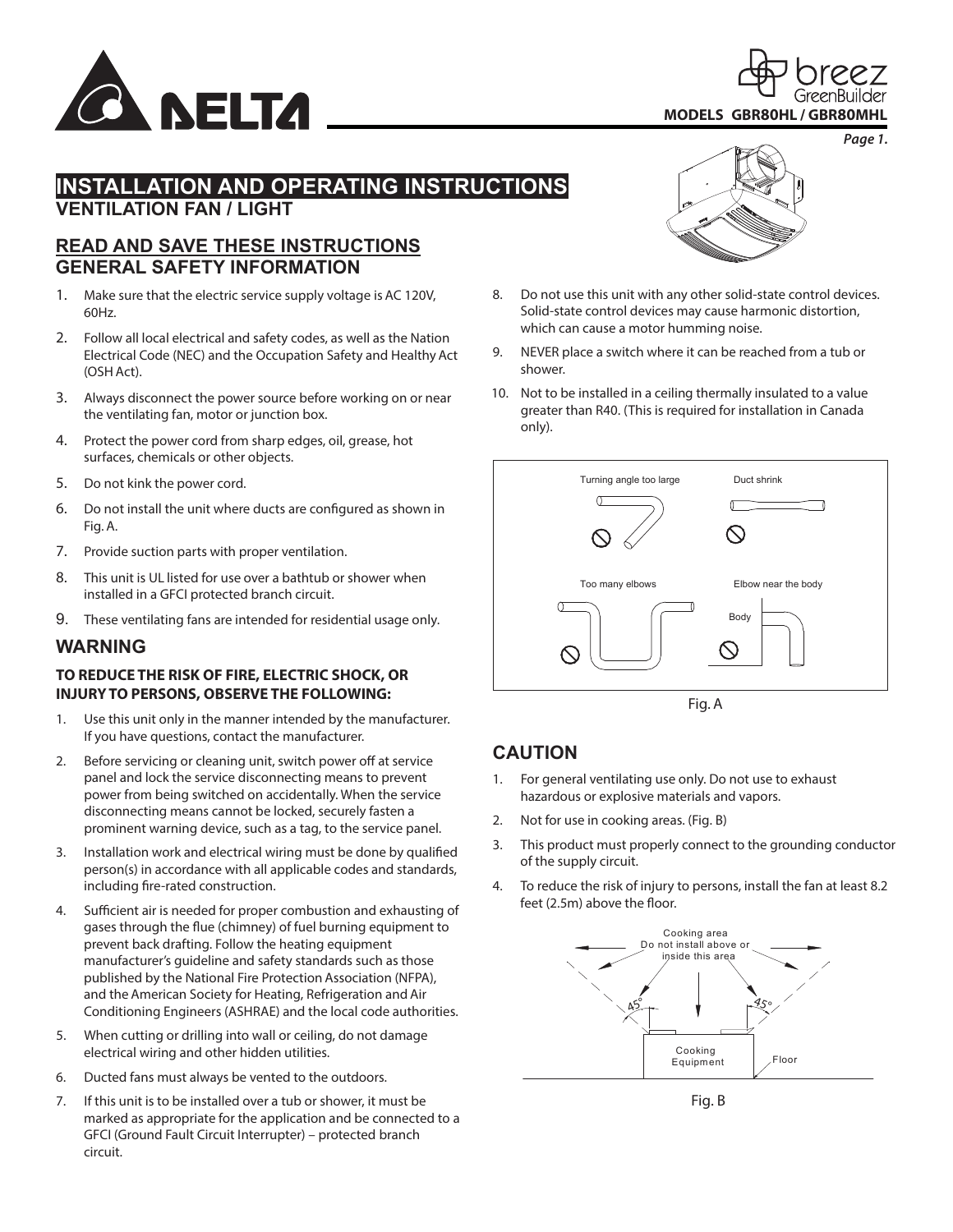

# **MODELS GBR80HL / GBR80MHL**

## **SUPPLIED ACCESSORIES**

| Part name                         | Appearance                                                       | Quantity       |
|-----------------------------------|------------------------------------------------------------------|----------------|
| Grille                            |                                                                  | 1              |
| Fan                               |                                                                  | 1              |
| Housing                           |                                                                  | 1              |
| <b>Duct Connector</b><br>(4")     |                                                                  | 1              |
| GU24 base bulb lamp<br>(26W)      |                                                                  | 1              |
| Grille bracket                    | $\overline{\sigma \cdot \sigma}$ $\sigma$<br>$\overline{\sigma}$ | 1              |
| Screw<br>$(\phi$ 4×25)            | pommon.                                                          | $\overline{4}$ |
| Screw<br>(M4x6)                   |                                                                  | 1              |
| Screw<br>$(\#8-32 \times 1-1/4")$ | <b>S AND MONTANDRATION</b>                                       | 1              |

# **1. INSTALLATIONS**

Proper insulation around the fan to minimize building heat loss and gain.



#### **MOUNT HOUSING WITH FLANGE:**

1-1. To bend the housing tabs out to 90 degree and make housing tabs contact the bottom of the joist.



The housing mounts with 4 screws ( $\phi$ 4×25). Screw housing tojoist through lowest holes in each mounting flange, then through the other holes.



#### **USING SUSPENSION BRACKETS (SOLD SEPARATELY)**

- 1-2. Sliding suspension brackets available to allow for your specific positioning of housing anywhere between joists and span up to 24".
- 1-3. Insert suspension brackets into the channels on housing. Make sure tabs face "up" shown.



- 1-4. Extend suspension brackets to the width of the joists. Hold fan in place with the suspension brackets tabs wrapping around the bottom of joist.
- 1-5. Fasten suspension brackets to joists with nails or screws through holes near nails.
- 1-6. Secure suspension brackets together with screws.



## **2. DUCT CONNECTION**

- 2-1. Insert the duct into the duct connector and tape all ductworks connection to make them secure and air tight.
- 2-2. Install the duct with a gradient  $1^{\circ}$  ~2° to the outside.

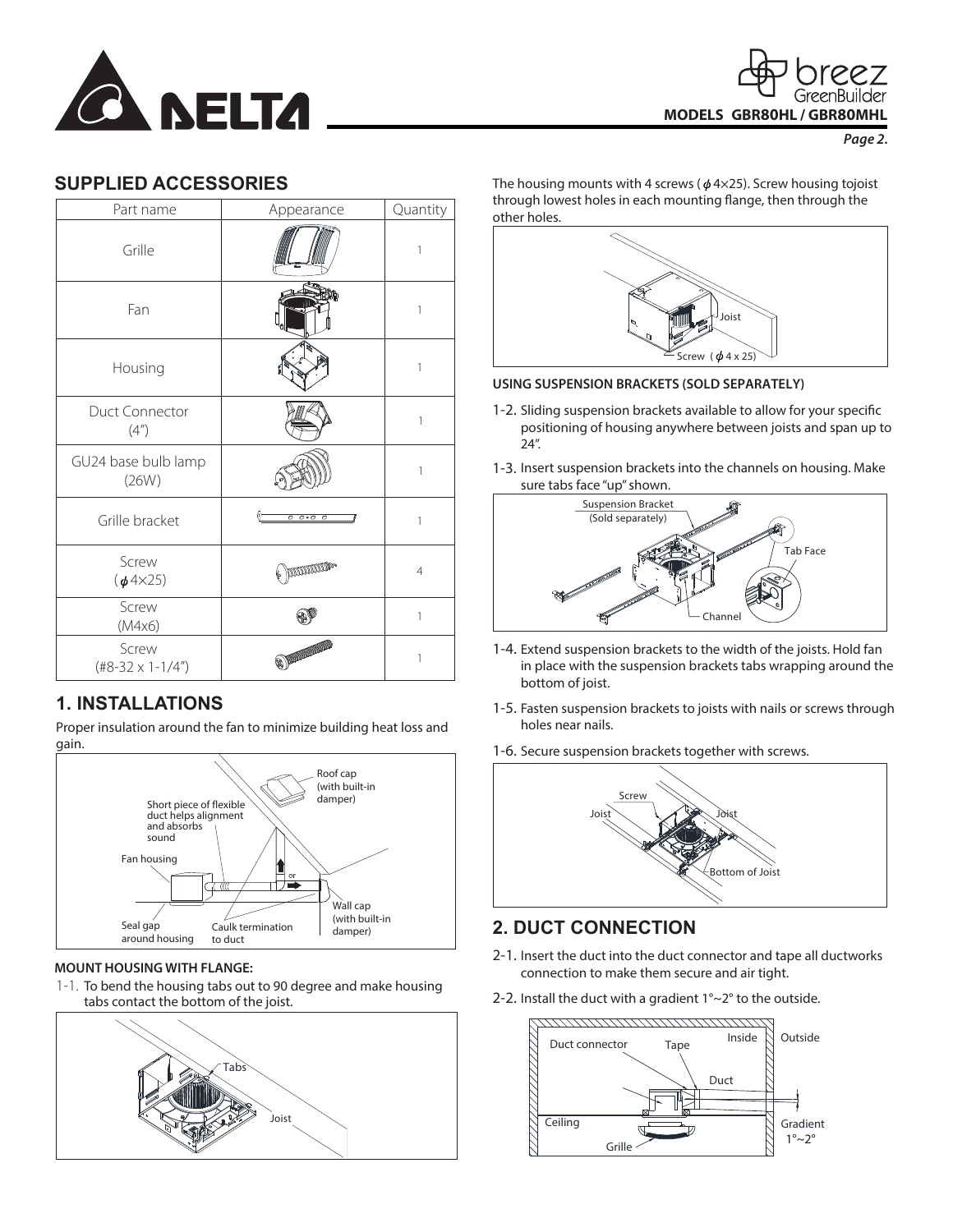

## **3. CONNECT WIRING**

- 3-1. Follow all local electrical and safety codes, ANSI/NFPA70.
- 3-2. NEVER place a switch where it can be reached from a tub or shower.
- 3-3. Connect wires as shown in wiring diagrams.

### Models: GBR80HL



#### Models: GBR80MHL



- 3-4. Using wire nuts (not provided), connect house power cable to ventilating fan.
- 3-5. 14 AWG (2.1 mm<sup>2</sup>) is the smallest conductor that shall be used for branch-circuit wiring.

# **4. GRILLE ATTACHMENT & TEST RUN**

4-1. Insert the grille bracket into the main body, and lock screw (M4 $\times$ 6) to fix on the main body.



- 4-2. Insert the light plug connector into the housing.
- 4-3. Insert the motion plug connector into the housing. (only for GBR80MHL and GBR100MHL)



4-4. Mount the grille to the grille bracket by screw  $(48-32 \times 1-1/4")$ .



4-5. Install light bulbs and attach the cover.



4-6. When the power on, check for abnormal vibration or sound.